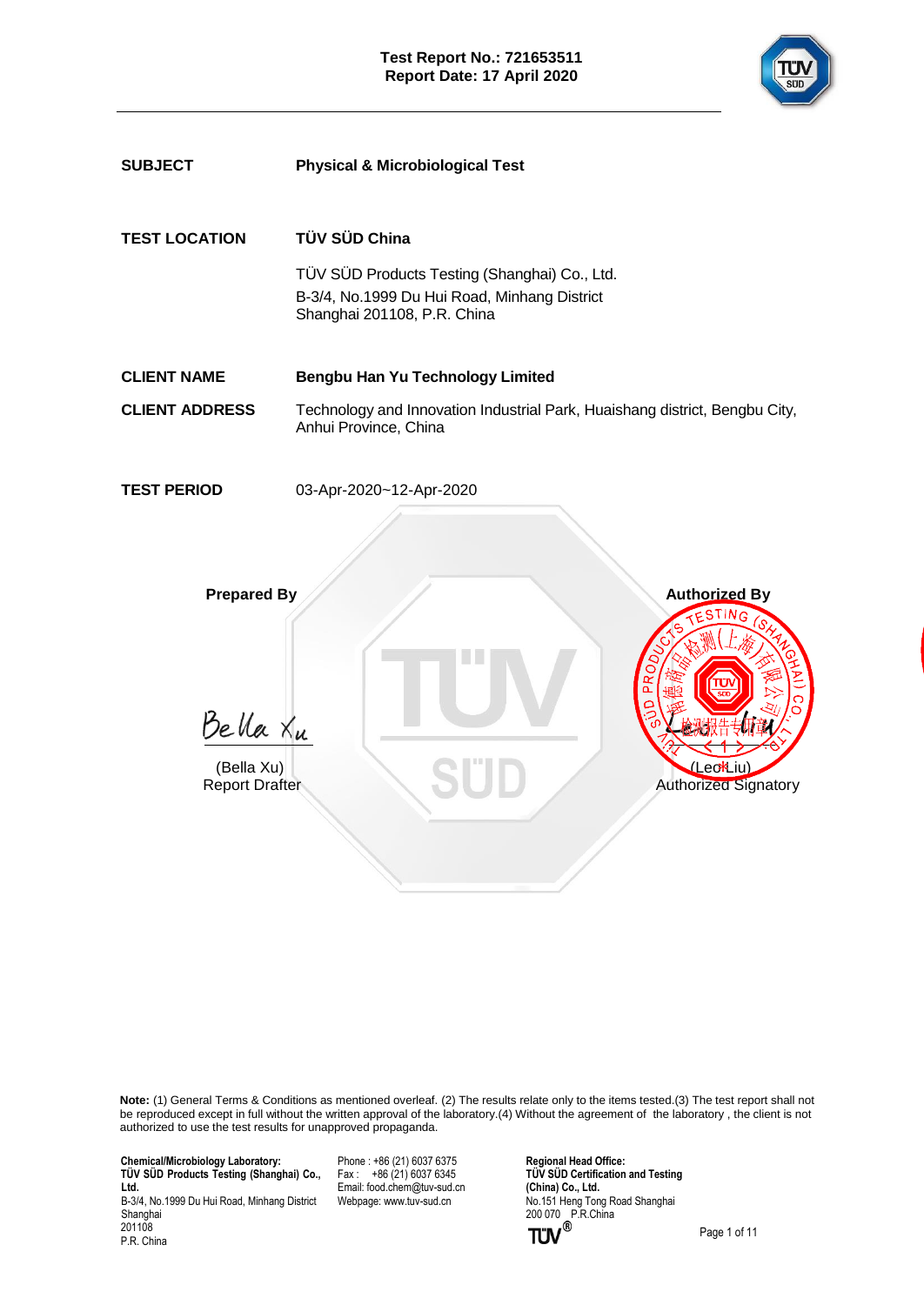

# **TEST REPORT**

| Sample Description     | <b>Surgical Mask</b> |
|------------------------|----------------------|
| <b>Sample Quantity</b> | 60 pieces            |
| Lot Number/Batch Code  | 202003020            |
| Specification          | HYSM021              |
| Size                   |                      |
| Type of Mask           | Type IIR             |
| <b>Brand Name</b>      |                      |
|                        |                      |

Remark: The above information was provided by applicant.

### **Summary of Test Results**

| No. | <b>Test Item</b>                                  | <b>Test Standard</b>             | <b>Judgement</b> |
|-----|---------------------------------------------------|----------------------------------|------------------|
|     | <b>Bacterial Filtration Efficiency (BFE) Test</b> | EN 14683:2019+AC:2019(E) Annex B | Pass             |
|     | Differential Pressure Test-                       | EN 14683:2019+AC:2019(E) Annex C | Pass             |
| 3   | <b>Synthetic Blood Penetration Test</b>           | ISO 22609:2004                   | Pass             |
|     | <b>Microbial Cleanliness Test</b>                 | EN 14683:2019+AC:2019(E) Annex D | Pass             |

Note: Pass = Meet customer requirements;

Fail = Fail customer requirements;

 $#$  = No comment;

N.D. = Not detected.



 **Chemical/Microbiology Laboratory: TÜ V SÜ D Products Testing (Shanghai) Co., Ltd.** B-3/4, No.1999 Du Hui Road, Minhang District Shanghai 201108 P.R. China

Phone : +86 (21) 6037 6375 Fax :  $+86(21)60376345$ Email[: food.chem@tuv-sud.cn](mailto:food.chem@tuv-sud.cn) Webpage[: www.tuv-sud.cn](http://www.tuv-sud.cn/)

**Regional Head Office: TÜV SÜD Certification and Testing (China) Co., Ltd.**  No.151 Heng Tong Road Shanghai 200 070 P.R.China

P<sub>R</sub> Ō

Page 2 of 11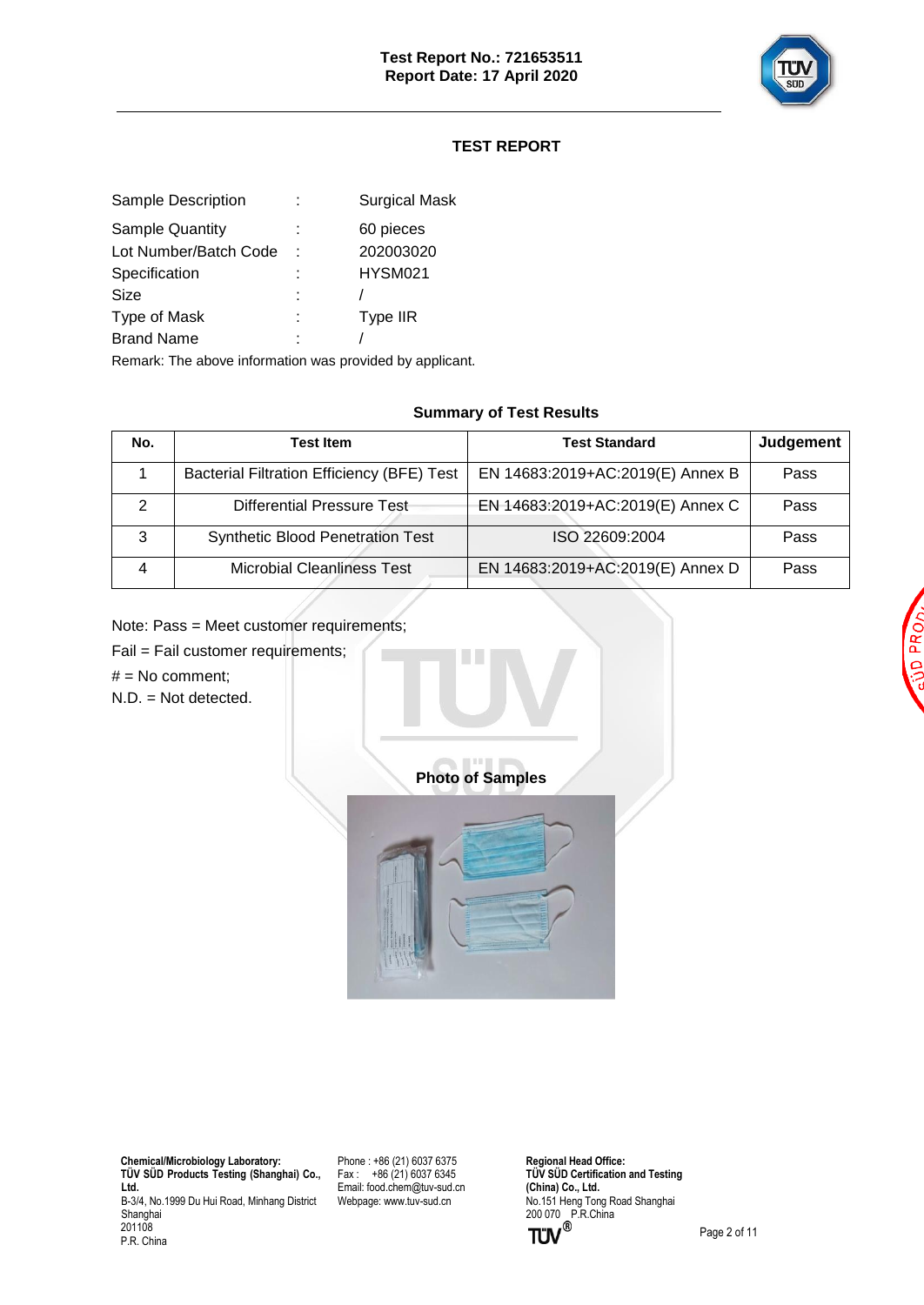## **Test Report No.: 721653511 Report Date: 17 April 2020**



## **Results**

| <b>Test Item</b>                           | <b>Test Result</b>         |  |
|--------------------------------------------|----------------------------|--|
|                                            | Specimen 1#: 99.8%         |  |
|                                            | Specimen 2#: 99.9%         |  |
| Bacterial Filtration Efficiency (BFE) Test | Specimen 3#: 99.8%         |  |
|                                            | Specimen 4#: 99.7%         |  |
|                                            | Specimen 5#: 99.6%         |  |
| Differential Pressure Test                 | 25.7 Pa/cm <sup>2</sup>    |  |
| <b>Synthetic Blood Penetration Test</b>    | Specimen 1#~13#: None seen |  |
|                                            | Specimen 1#: 4 CFU/g       |  |
|                                            | Specimen 2#: 3 CFU/g       |  |
| Microbial Cleanliness Test                 | Specimen 3#: 6 CFU/g       |  |
|                                            | Specimen 4#: 3 CFU/g       |  |
|                                            | Specimen 5#: 3 CFU/g       |  |
|                                            |                            |  |

# **Bacterial Filtration Efficiency (BFE) Test**

## **1. Purpose**

For evaluating the bacterial filtration efficiency (BFE) of mask.

## **2. Sample description was given by client**

| Sample description                | : Surgical Mask |
|-----------------------------------|-----------------|
| Specification                     | $:$ HYSM021     |
| Lot Number                        | : 202003020     |
| Sample Receiving Date: 2020-04-03 |                 |

## **3. Test Method**

EN 14683:2019+AC:2019(E) Annex B

## **4. Apparatus and materials**

- 4.1 *Staphylococcus aureus* ATCC 6538.
- 4.2 Peptone water.
- 4.3 Tryptic Soy Broth(TSB).
- 4.4 Tryptic Soy Agar(TSA).
- 4.5 Bacterial filtration efficiency test apparatus.
- 4.6 Six-stage viable particle Anderson sampler.
- 4.7 Flow meters.

## **5. Test specimen**

- 5.1 As requested by client, take a total of 5 test specimens.
- 5.2 Prior to testing, condition all test specimens for a minimum of 4 h at  $(21\pm5)$ °C and  $(85\pm5)$ % relative humidity.

 **Chemical/Microbiology Laboratory: TÜ V SÜ D Products Testing (Shanghai) Co., Ltd.** B-3/4, No.1999 Du Hui Road, Minhang District Shanghai 201108

P.R. China

Phone : +86 (21) 6037 6375  $Fax : +86(21)60376345$ Email[: food.chem@tuv-sud.cn](mailto:food.chem@tuv-sud.cn) Webpage[: www.tuv-sud.cn](http://www.tuv-sud.cn/)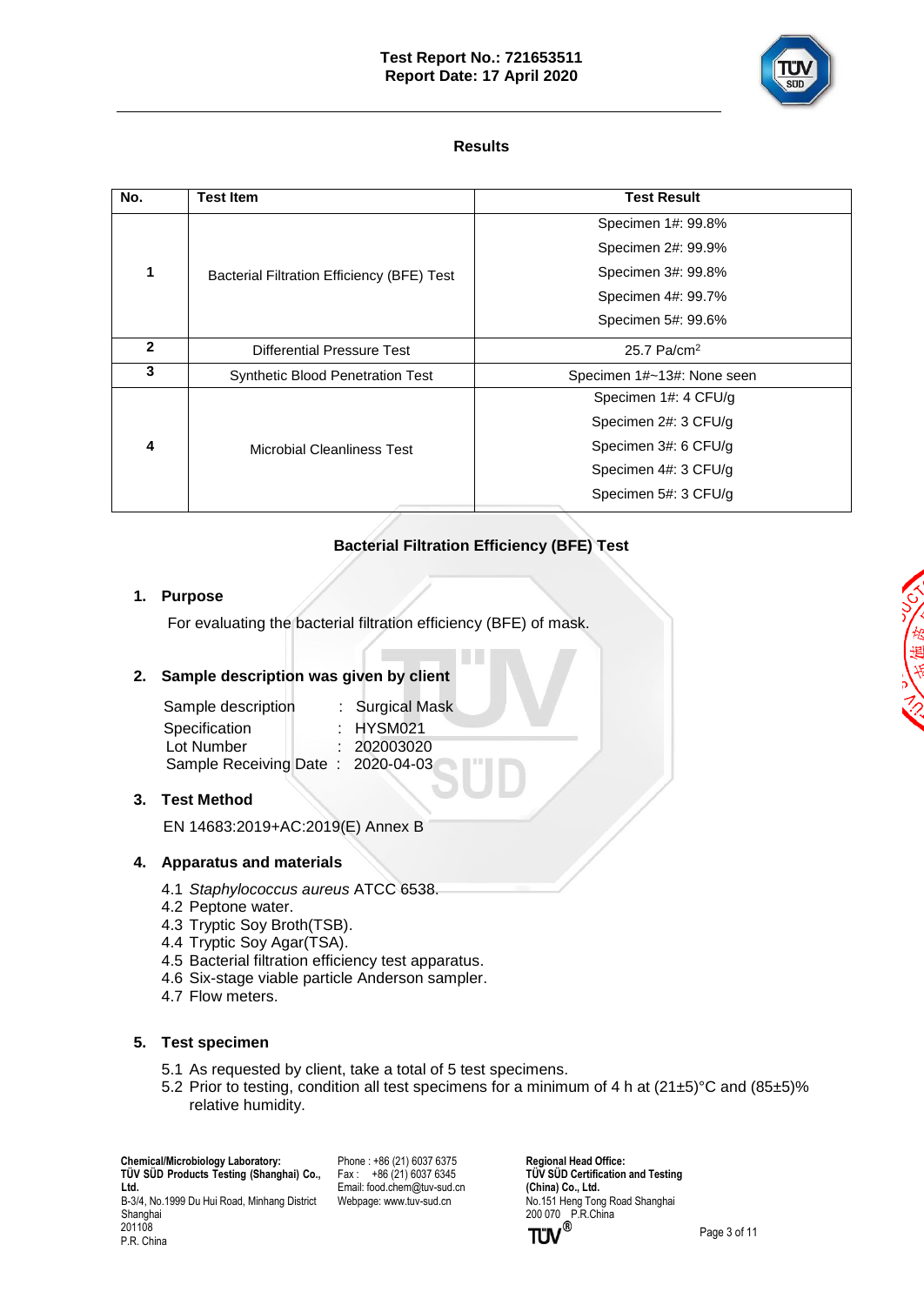

## **6. Procedure**

- 6.1 Preparation of the bacterial challenge: Dilute the cultutre in peptone water to achieve a concentration of approximately 5×10<sup>5</sup> CFU/mL.
- 6.2 Adjust the flow rate through the Anderson sampler to 28.3 L/min.
- 6.3 Deliver the challenge to the nebulizer using a syringe pump. Purge tubing and nebulizer of air bubbles.
- 6.4 Perform a positive control run without a test specime to determine the number of viable aerosol particles being generated. The mean particle size (MPS) of the aerosol will also be calculated from the results of these positive control plates.
	- 6.4.1 Initiate the aerosol challenge by turning on the air pressure and pump connected to the nebulizer. Immediaterly begin sampling the aerosol using the Anderson sampler.
	- 6.4.2 Time the challenge suspension to be delivered to the nebulizer for 1 min.
	- 6.4.3 Time the air pressure and Anderson sampler to run for 2 min.
	- 6.4.4 At the conclusion of the positive control ran, remove plates from the Anderson sampler.
- 6.5 Place new agar plates into Anderson sampler and clamp the test specimen into the top of the Anderson sampler, with the inside of the specimen facing towards the bacterial challenge (test area: 77cm<sup>2</sup>).
- 6.6 Repeat the challenge procedure for each test specimen.
- 6.7 Repeat a positive control after completion of the sample set.
- 6.8 Perform a negative control run by collecting a 2 min sample of air from the aerosol chamber. No bacterial challenge should be pumped into the nebulizer during the collection of the negative control.
- 6.9 Incubate agar plates at  $(37±2)$ °C for (20 to 52) h.
- 6.10 Count each of the six-stage plates of the Anderson sampler.

## **7. Calculation**

Total the count from each of the six plates for the test specimens and positive controls, as specified

by the manufacture of Anderson sampler. The filtration efficiency percentages are calculated as follows:

BFE=(*C-T*) / *C* × 100

*T* is the total plate count for the test specimen.

*C* is the mean of the total plate counts for the two positive controls.

 **Chemical/Microbiology Laboratory: TÜ V SÜ D Products Testing (Shanghai) Co., Ltd.** B-3/4, No.1999 Du Hui Road, Minhang District Shanghai 201108

P.R. China

Phone : +86 (21) 6037 6375 Fax : +86 (21) 6037 6345 Email[: food.chem@tuv-sud.cn](mailto:food.chem@tuv-sud.cn) Webpage[: www.tuv-sud.cn](http://www.tuv-sud.cn/)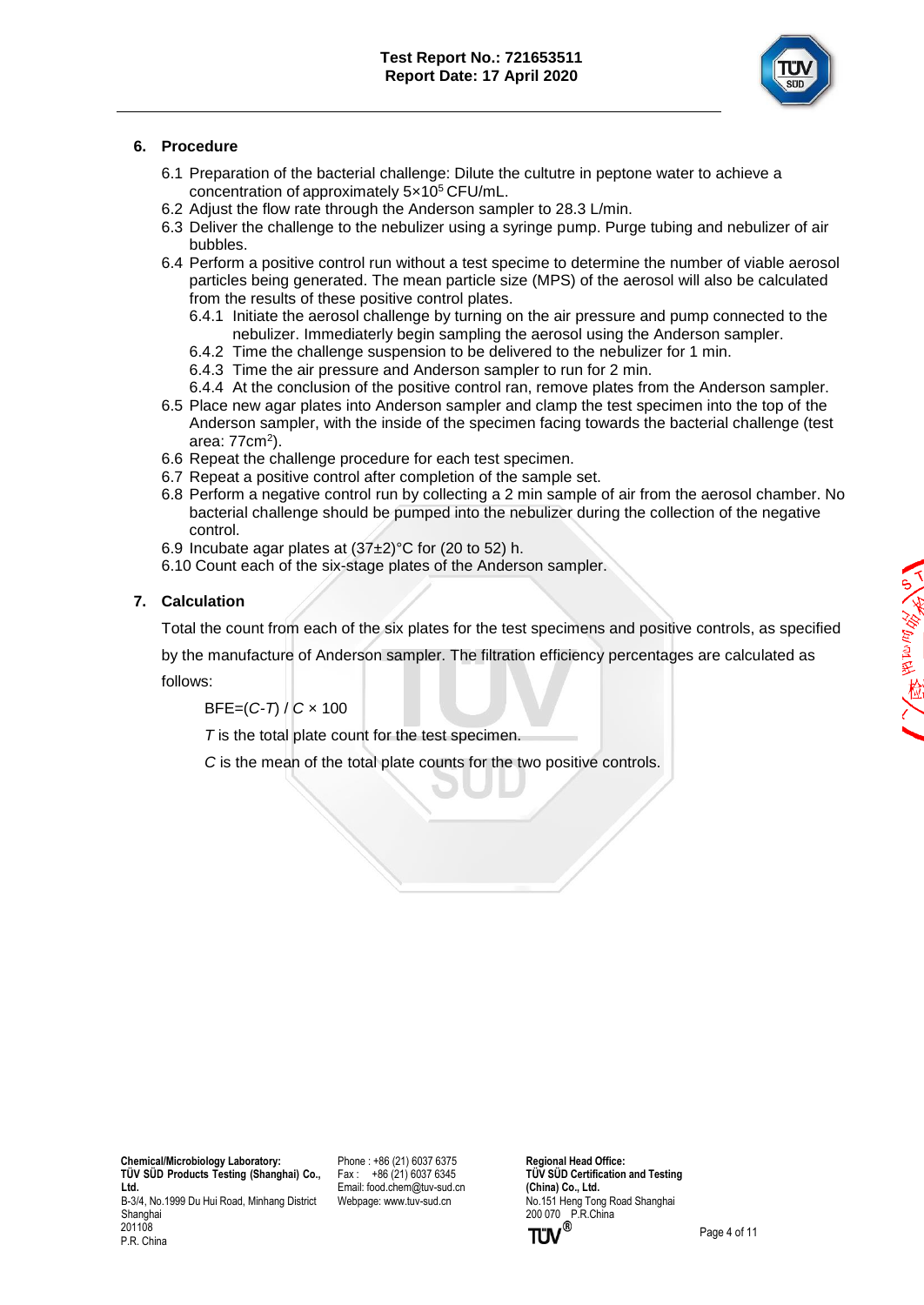

## **8. Test results\***

| P Value<br><b>Stage</b><br><b>Number</b> | <b>Positive</b><br>Control (A)                                                                                                                                                                                                                        | <b>Positive</b><br>Control (B) | <b>Negative</b><br>Control | <b>Specimen</b><br>1# | <b>Specimen</b><br>2# | <b>Specimen</b><br>3# | <b>Specimen</b><br>4# | <b>Specimen</b><br>5# |
|------------------------------------------|-------------------------------------------------------------------------------------------------------------------------------------------------------------------------------------------------------------------------------------------------------|--------------------------------|----------------------------|-----------------------|-----------------------|-----------------------|-----------------------|-----------------------|
| $\mathbf{1}$                             | 11                                                                                                                                                                                                                                                    | 55                             | 0                          | $\mathbf 0$           | $\mathbf 0$           | $\mathbf 0$           | $\mathbf 0$           | $\mathbf 0$           |
| 2                                        | 75                                                                                                                                                                                                                                                    | 87                             | 0                          | $\mathbf 0$           | $\mathbf 0$           | $\mathbf 0$           | $\mathbf 0$           | $\mathbf 0$           |
| 3                                        | 165                                                                                                                                                                                                                                                   | 191                            | $\Omega$                   | $\mathbf 0$           | $\Omega$              | $\mathbf 0$           | $\mathbf 0$           | $\mathbf 0$           |
| $\overline{4}$                           | 186                                                                                                                                                                                                                                                   | 275                            | 0                          | $\mathbf 0$           | $\mathbf 0$           | $\mathbf 0$           | $\mathbf 0$           | $\mathbf 0$           |
| 5                                        | 848                                                                                                                                                                                                                                                   | 1010                           | 0                          | 1                     | 1                     | $\overline{2}$        | 3                     | 5                     |
| 6                                        | 447                                                                                                                                                                                                                                                   | 429                            | $\mathbf 0$                | $\overline{2}$        | $\mathbf 0$           | $\mathbf{1}$          | 2                     | 2                     |
| Total (T), CFU                           | 1732                                                                                                                                                                                                                                                  | 2047                           | $<$ 1                      | 3                     | 1                     | 3                     | 5                     | $\overline{7}$        |
| Average (C),<br>CFU                      |                                                                                                                                                                                                                                                       | $1.9x10^3 = (P_A + P_B) / 2$   |                            |                       |                       |                       |                       |                       |
| BFE,%                                    |                                                                                                                                                                                                                                                       |                                |                            | 99.8                  | 99.9                  | 99.8                  | 99.7                  | 99.6                  |
| <b>Requirements</b>                      |                                                                                                                                                                                                                                                       |                                |                            |                       | $\geq 98$             |                       |                       |                       |
| Remarks                                  | P is the value of corresponding corrected particle counts as specified by the manufacturer of the<br>cascade impactor.<br>$T$ is the total of $P$ value for the test specimen.<br>C is the mean of the total of P value of the two positive controls. |                                |                            |                       |                       |                       |                       |                       |

三、沙 (川)

 **Chemical/Microbiology Laboratory: TÜ V SÜ D Products Testing (Shanghai) Co., Ltd.** B-3/4, No.1999 Du Hui Road, Minhang District Shanghai 201108 P.R. China

Phone : +86 (21) 6037 6375 Fax : +86 (21) 6037 6345 Email[: food.chem@tuv-sud.cn](mailto:food.chem@tuv-sud.cn) Webpage[: www.tuv-sud.cn](http://www.tuv-sud.cn/)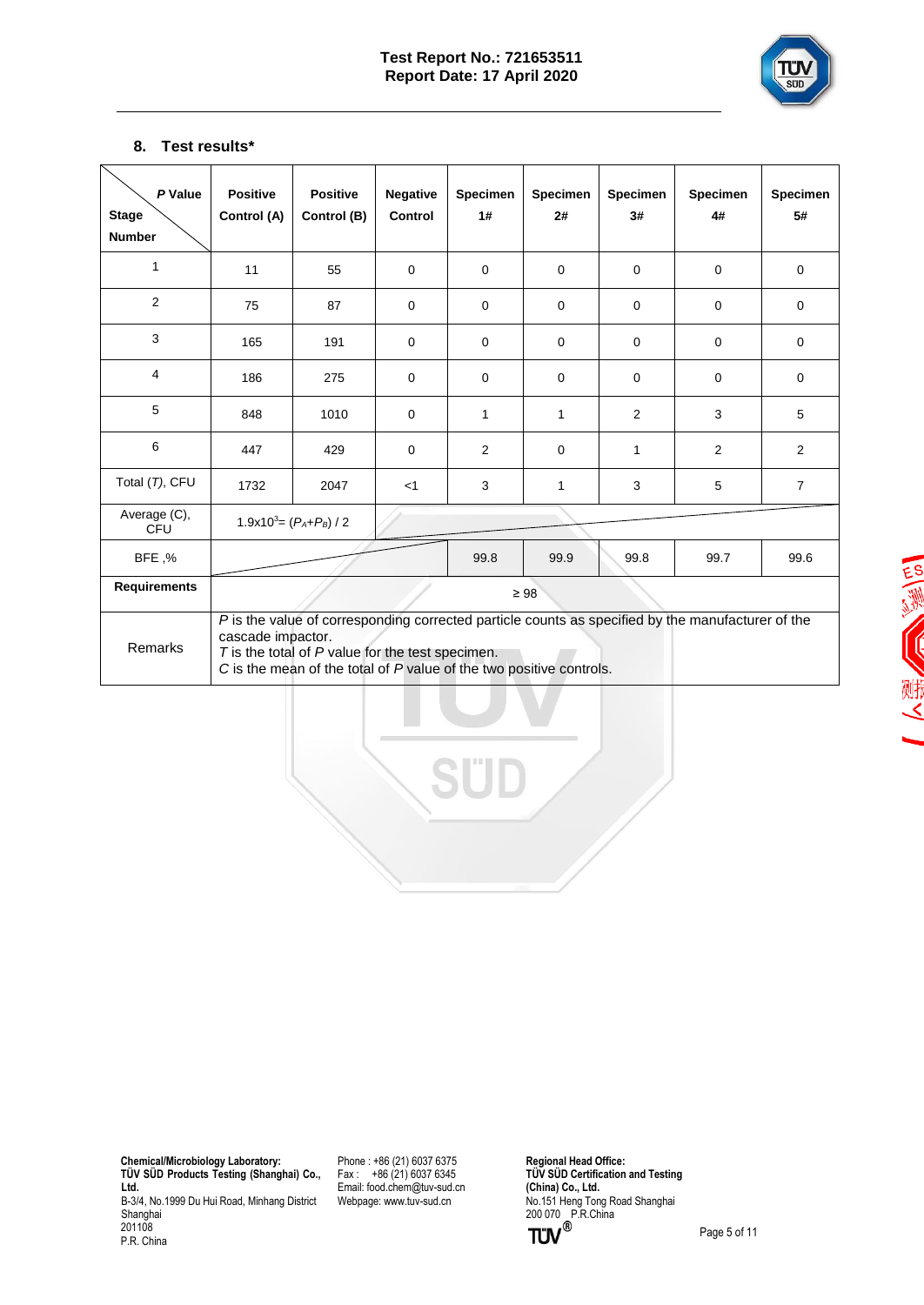

## **Differential pressure Test**

#### **1.Purpose**

The purpose of the test was to measure the differential pressure of masks.

#### **2.Sample description was given by client**

| Sample description                 | : Surgical Mask |
|------------------------------------|-----------------|
| Specification                      | : HYSM021       |
| Lot Number                         | : 202003020     |
| Sample Receiving Date : 2020-04-03 |                 |

### **3.Test Method**

EN 14683:2019+AC:2019(E) Annex C

#### **4. Apparatus and materials**

Differential pressure testing instrument

#### **5.Test specimen**

- 5.1 Test specimen are complete masks or shall be cut from masks. Each specimen shall be able to provide 5 different circular test areas of 2.5 cm in diameter.
- 5.2 Prior to testing, condition all test specimens for a minimum of 4 h at (21  $\pm$  5) °C and (85  $\pm$  5)% relative humidity.

#### **6. Procedure**

- 6.1 Without a specimen in place, the holder is closed and the differential manometer is zeroed. The pump is started and the flow of air adjusted to 8 L/min.
- 6.2 The pretreated specimen is placed across the orifice (total area 4.9cm<sup>2</sup> , test area diameter 25mm) and clamped into place so as to minimize air leaks.
	- 6.3 Due to the presence of an alignment system the tested area of the specimen should be perfectly in line and across the flow of air.
	- 6.4 The differential pressure is read directly.
	- 6.5 The procedure described in steps 6.1-6.4 is carried out on 5 different areas of the mask and readings averaged.

| .        |                                        |                                  |              |           |
|----------|----------------------------------------|----------------------------------|--------------|-----------|
| Specimen | Test Results*<br>(Pa/cm <sup>2</sup> ) | Average<br>(Pa/cm <sup>2</sup> ) | Requirements | Judgement |
| 1#       | 25.3                                   |                                  |              |           |
| 2#       | 25.1                                   |                                  |              |           |
| 3#       | 27.0                                   | 25.7                             | ~< 60        | Pass      |
| 4#       | 23.6                                   |                                  |              |           |
| 5#       | 27.6                                   |                                  |              |           |

Results:

 **Chemical/Microbiology Laboratory: TÜ V SÜ D Products Testing (Shanghai) Co., Ltd.**

B-3/4, No.1999 Du Hui Road, Minhang District Phone : +86 (21) 6037 6375  $Fax : +86(21)60376345$ Email[: food.chem@tuv-sud.cn](mailto:food.chem@tuv-sud.cn) Webpage[: www.tuv-sud.cn](http://www.tuv-sud.cn/)

**Regional Head Office: TÜV SÜD Certification and Testing (China) Co., Ltd.**  No.151 Heng Tong Road Shanghai 200 070 P.R.China<br> **TÜV**<sup>®</sup>



Shanghai 201108 P.R. China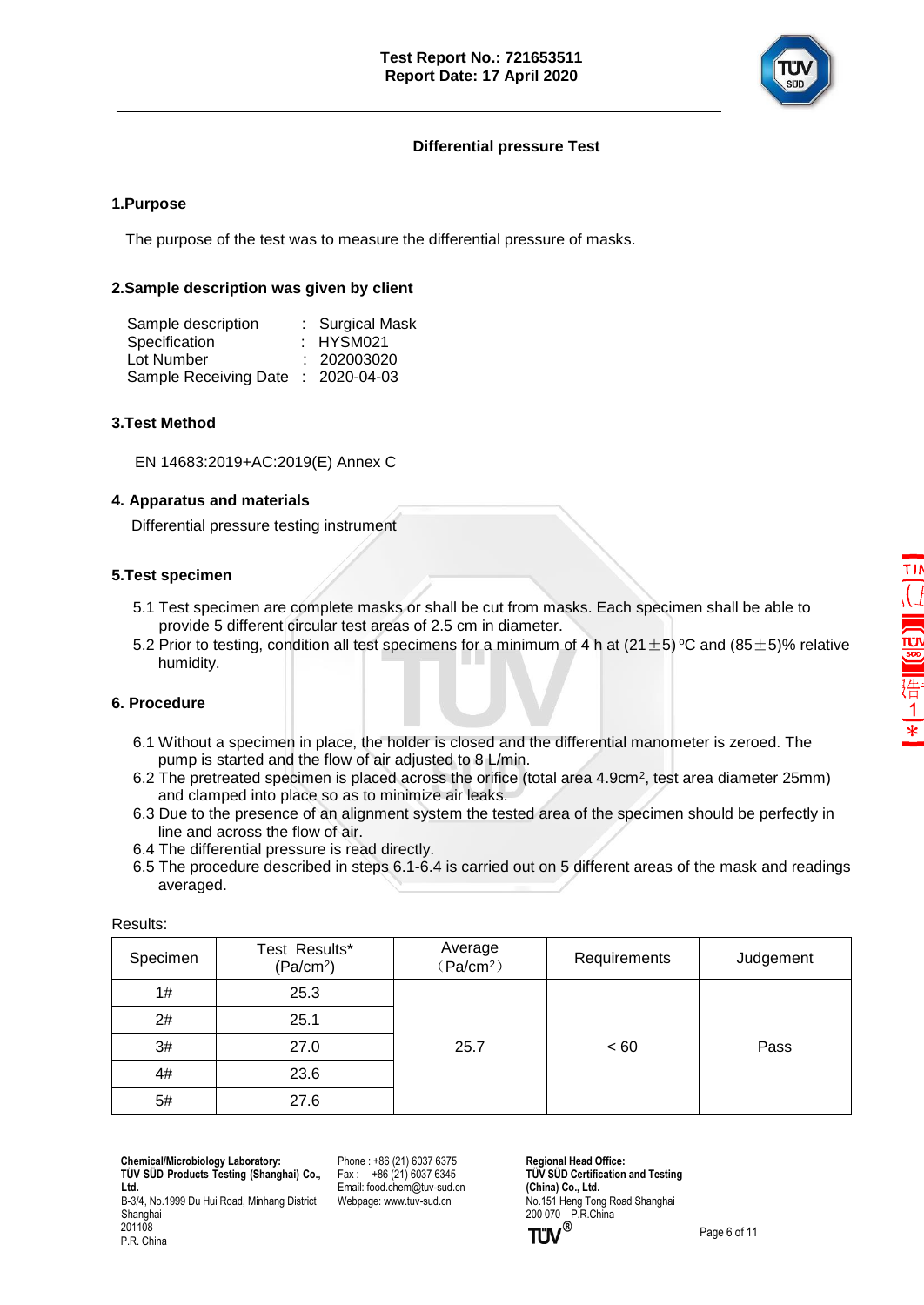

## **Synthetic Blood Penetration Test**

## **1.Purpose**

For evaluation of resistance of masks to penetration by a fixed volume of synthetic blood at a high velocity.

## **2.Sample description was given by client**

| Sample description                | : Surgical Mask |
|-----------------------------------|-----------------|
| Specification                     | : HYSM021       |
| Lot Number                        | : 202003020     |
| Sample Receiving Date: 2020-04-03 |                 |

## **3.Test Method**

ISO 22609:2004

## **4.Apparatus and materials**

- 4.1 Synthetic blood.
- 4.2 Tensiometer.
- 4.3 Synthetic blood penetration test apparatus;
- 4.4 Targeting plate.
- 4.5 Air pressure source.
- 4.6 Ruler.
- 4.7 Balance.
- 4.8 Controlled temperature and humidity chamber.

## **5.Test specimen**

- 5.1 As requested by client, take a total of 13 test specimens.
- 5.2 Prior to testing, condition all test specimens for a minimum of 4h at (21±5)°C and (85±5) % relative humidity.

### **6.Procedure**

P.R. China

- 6.1 Prepare the synthetic blood (40~44 mN/m) for the test.
- 6.2 Determine the density of the synthetic blood.
- 6.3 Fill the reservoir with new synthetic blood.
- 6.4 Position the test specimen 30.5 cm (12 in.) from the exit of the canula.
- 6.5 Set the reservoir pressure to the approximate pressure.
- 6.6 Place the targeting plate approximately 1 cm away from the mask.
- 6.7 Set the valve timer to 0.5 s. Collect and weigh the amount of fluid delivered (before the targeting hole).

 **Chemical/Microbiology Laboratory: TÜ V SÜ D Products Testing (Shanghai) Co., Ltd.** B-3/4, No.1999 Du Hui Road, Minhang District Shanghai 201108

Phone : +86 (21) 6037 6375  $Fax : +86(21)60376345$ Email[: food.chem@tuv-sud.cn](mailto:food.chem@tuv-sud.cn) Webpage[: www.tuv-sud.cn](http://www.tuv-sud.cn/)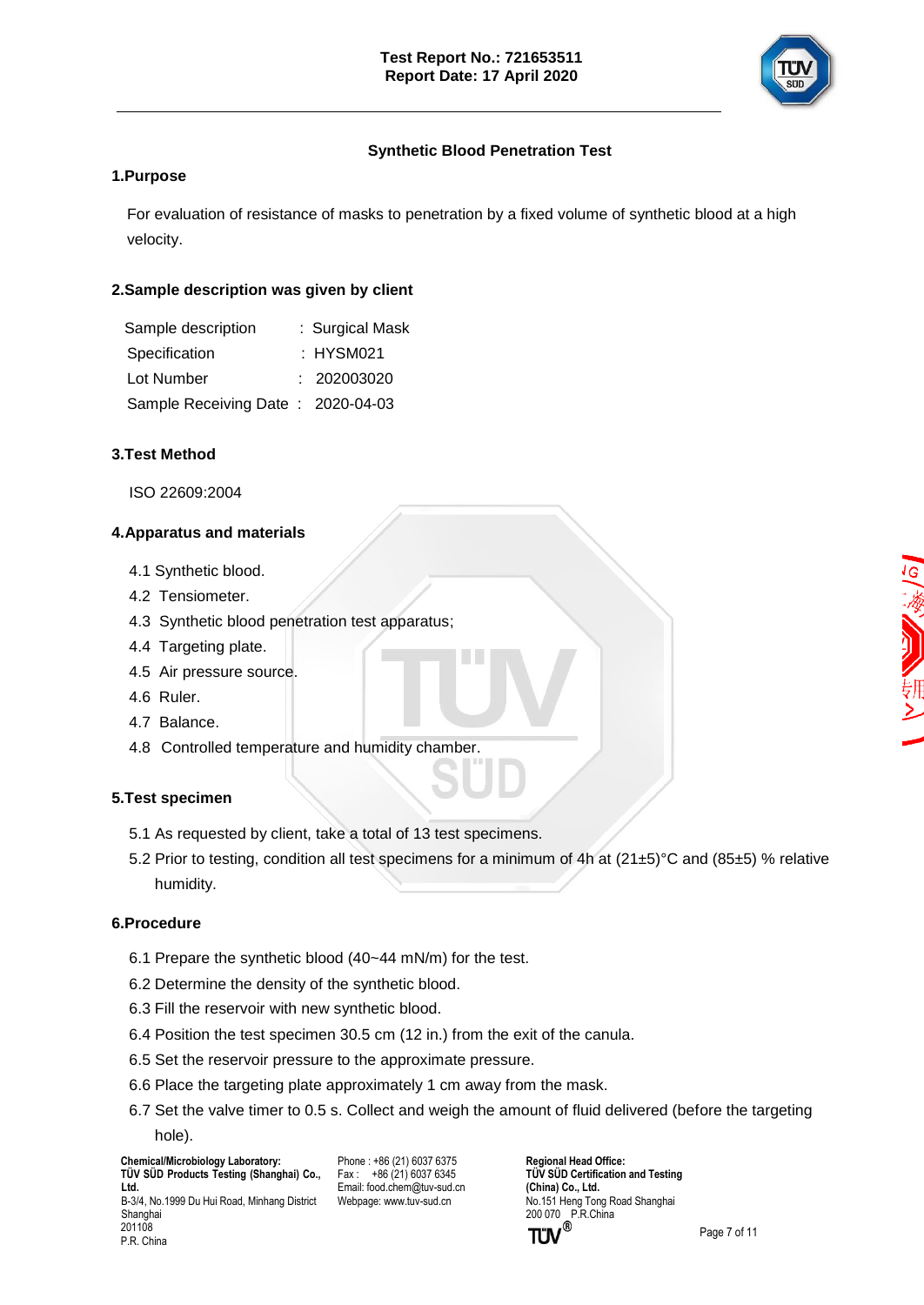

- 6.8 Set the valve timer to 1.5 s. Collect and weigh the amount of fluid delivered (before the targeting hole).
- 6.9 Calculate the difference in weight of the two spurts. For a test fluid with a density of 1.003, Table 1 gives the target difference in weight plus lower and upper limits for a velocity range within 2% of the target.

| <b>Fluid Pressure</b><br>(mmHg) | Weight difference for 1s difference in spurt duration (g) |        |       |  |
|---------------------------------|-----------------------------------------------------------|--------|-------|--|
|                                 | Min.                                                      | Target | Max.  |  |
| 120                             | 3.002                                                     | 3.063  | 3.124 |  |

| Table 1 Target weight difference |  |
|----------------------------------|--|
|                                  |  |

- 6.10 Adjust the reservoir pressure and repeat steps 6.7 to 6.9 until the weight difference is within the target range.
- 6.11 Record the weight difference for the spurts exiting the nozzle.
- 6.12 Record the pressure in the reservoir.
- 6.13 Set the valve time to 0.5 s. Collect and weigh the amount of fluid passing through the targeting hole.
- 6.14 Set the valve time to 1.5 s. Collect and weigh the amount of fluid passing through the targeting hole.
- 6.15 The difference in weight between the 0.5 s and 1.5 s spurts through the targeting plate shall be within  $+2$  %  $\sim$  -5 % of the difference in weight from the nozzle.
- 6.16 If the differential weight is less than 95 % of the weight difference exiting the nozzle, check the aim of the stream to make sure it is passing cleanly through the targeting hole.
- 6.17 If the differential weight is more than 102 % of the weight difference exiting the nozzle, repeat the weight measurements exiting the nozzle (steps 6.7 to 6.11).
- 6.18 For standard synthetic blood, the timer duration can be estimated using the formula: (*p* is the density of the test fluid.)  $t = 0.5 + (2 \times p - q \text{ at } 0.5 \text{ s}) / (q \text{ at } 1.5 \text{ s} - q \text{ at } 0.5 \text{ s}).$
- 6.19 Record the timer setting to use as the starting point for subsequent testing.
- 6.20 Mount a test specimen on the specimen holding fixture. If the mask contains pleats, spread the pleats out when mounting the mask onto the fixture to present a single layer of material as the target area.
- 6.21 Squirt the synthetic blood onto the test specimen for the calculated time. Ensure that the synthetic blood hits the target area of mask.
- 6.22 Inspect the inside surface for synthetic blood penetration within 10 s of squirting the synthetic blood against the target area.
- 6.23 Report the results (none / penetration) for each test specimen at the test pressure.

 **Chemical/Microbiology Laboratory: TÜ V SÜ D Products Testing (Shanghai) Co., Ltd.** B-3/4, No.1999 Du Hui Road, Minhang District Shanghai 201108 P.R. China

Phone : +86 (21) 6037 6375 Fax : +86 (21) 6037 6345 Email[: food.chem@tuv-sud.cn](mailto:food.chem@tuv-sud.cn) Webpage[: www.tuv-sud.cn](http://www.tuv-sud.cn/)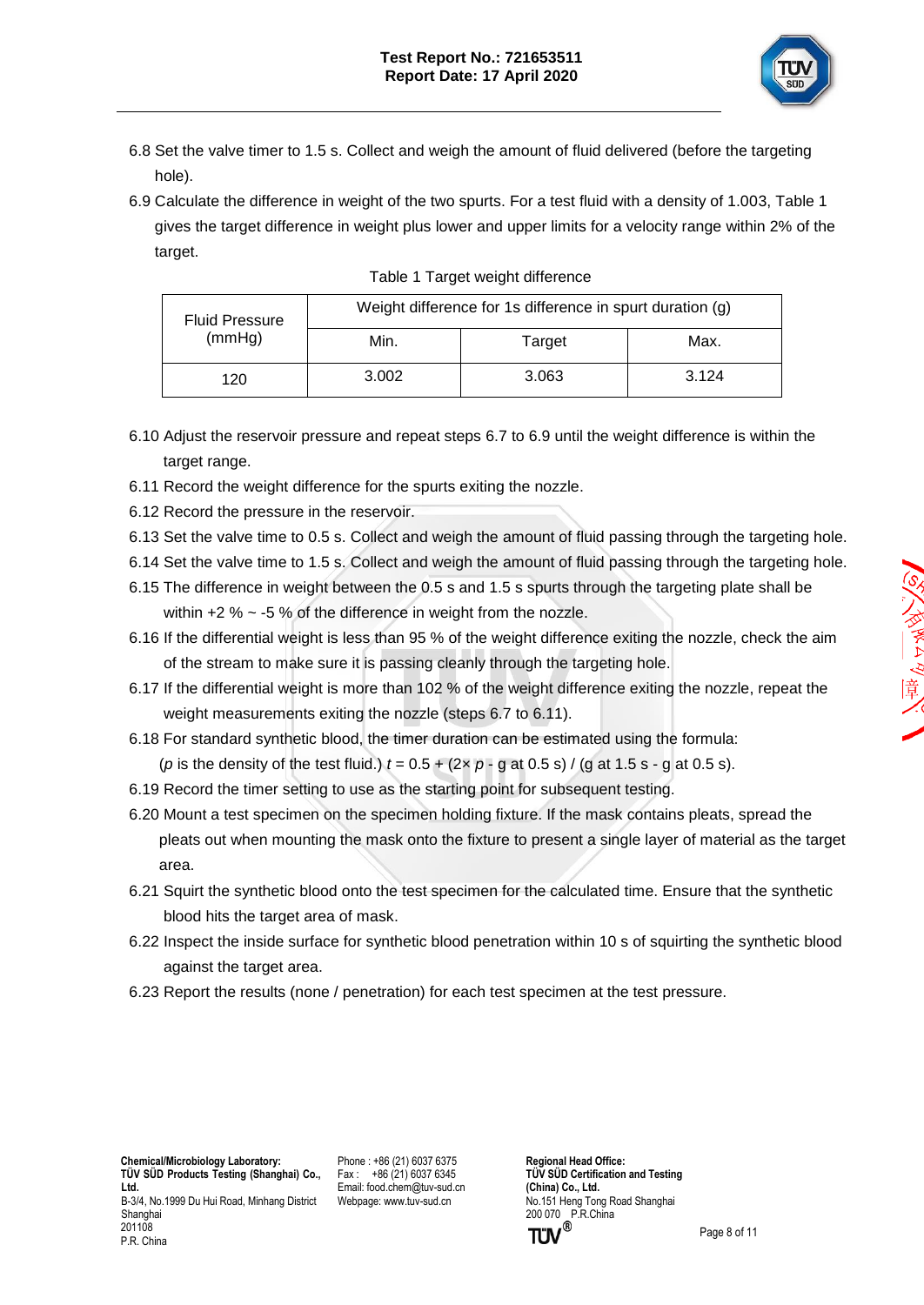

## **Results:**

| Specimen | Test Results* | Requirements                           | Judgement |
|----------|---------------|----------------------------------------|-----------|
| 1#       | None Seen     |                                        | Pass      |
| 2#       | None Seen     |                                        | Pass      |
| 3#       | None Seen     |                                        | Pass      |
| 4#       | None Seen     |                                        | Pass      |
| 5#       | None Seen     |                                        | Pass      |
| 6#       | None Seen     |                                        | Pass      |
| 7#       | None Seen     | Pass Pressure at 16.0 kPa<br>(120mmHg) | Pass      |
| 8#       | None Seen     |                                        | Pass      |
| 9#       | None Seen     |                                        | Pass      |
| 10#      | None Seen     |                                        | Pass      |
| 11#      | None Seen     |                                        | Pass      |
| 12#      | None Seen     |                                        | Pass      |
| 13#      | None Seen     |                                        | Pass      |

 **Chemical/Microbiology Laboratory: TÜ V SÜ D Products Testing (Shanghai) Co., Ltd.** B-3/4, No.1999 Du Hui Road, Minhang District Shanghai 201108 P.R. China

Phone : +86 (21) 6037 6375 Fax : +86 (21) 6037 6345 Email[: food.chem@tuv-sud.cn](mailto:food.chem@tuv-sud.cn) Webpage[: www.tuv-sud.cn](http://www.tuv-sud.cn/)

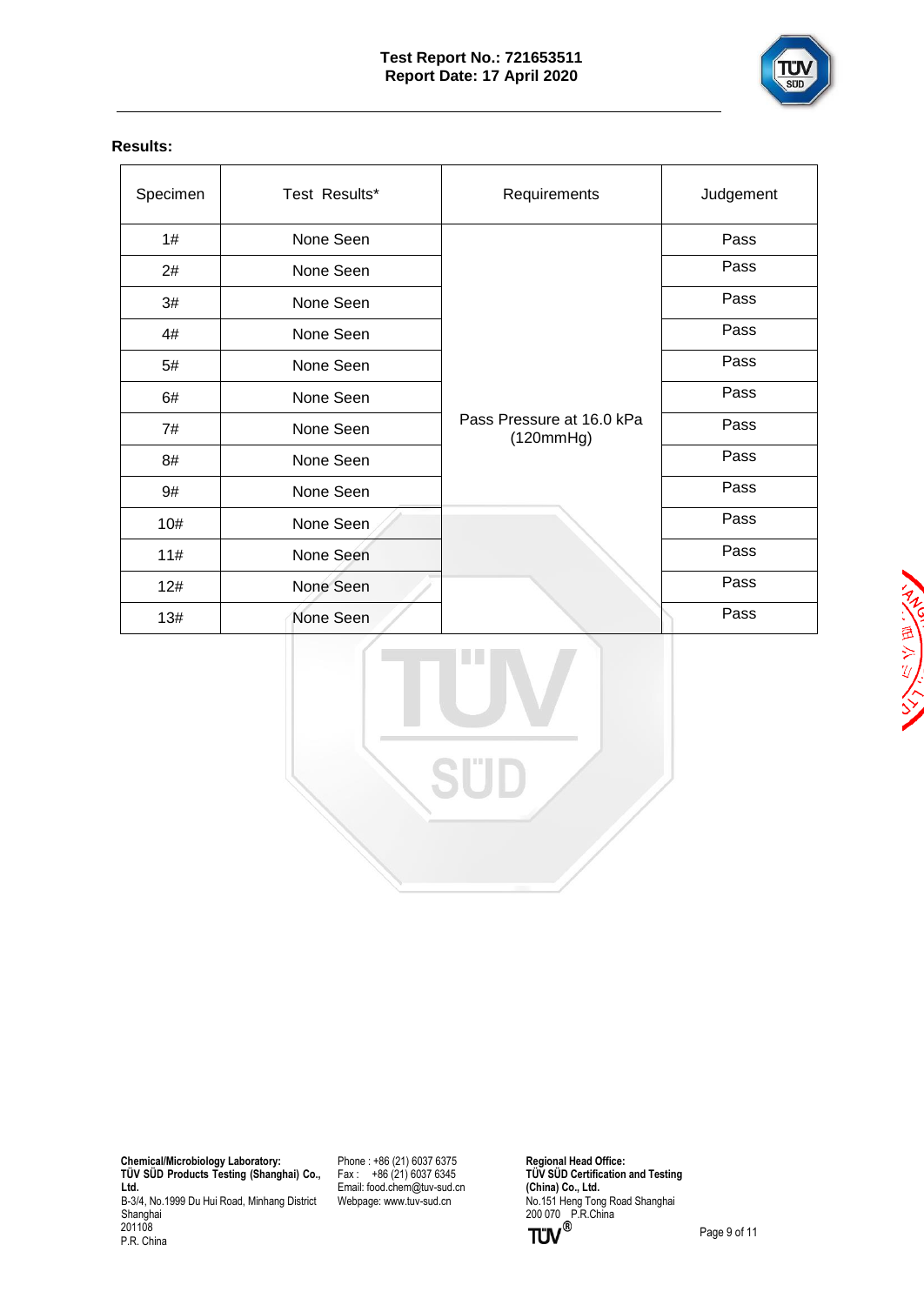

## **Microbial Cleanliness Test**

## **1. Purpose**

The purpose of the test was to measure microbial cleanliness of mask.

## **2. Sample description was given by client**

| Sample description                | : Surgical Mask |
|-----------------------------------|-----------------|
| Specification                     | : HYSM021       |
| Lot Number                        | : 202003020     |
| Sample Receiving Date: 2020-04-03 |                 |

## **3. Test Method**

According to EN ISO 11737-1:2018 to determine the microbial cleanliness of mask material, and refer to the procedure as described in EN 14683:2019+AC:2019(E) Annex D

## **4. Apparatus and materials**

- 4.1 Orbital shaker.
- 4.2 0.45 um filter.
- 4.3 Tryptic Soy Agar (TSA).
- 4.4 Sabouraud Dextrose Ager (SDA) with chloramphenicol.
- 4.5 Formula of Extraction Liquid: 1g/L peptone, 5g/L NaCl and 2g/L Tween 20.
- 4.6 Extraction apparatus.

## **5. Test specimen**

- 5.1 As requested by client, take a total of 5 mask samples.
- 5.2 Mask samples for testing are provided in the original primary packaging.
- 5.3 Condition at (18 to 26)℃ and (45 to 65)% relative humidity during testing.

## **6. Procedure**

- 6.1 Five test specimens are selected from the top, bottom and 3 randomly chosen marks.
- 6.2 The mask is aseptically removed from the packaging and placed in a sterile 500 mL bottle containing 300 mL of extraction liquid.
- 6.3 The bottle is laid down on an orbital shaker and shaken for 5 min at 250 rpm.
- 6.4 After extracting, 100mL of the extraction liquid is filtered through a 0.45 um filter and laid down on a TSA plate for the total viable aerobic microbial count. Another 100 mL aliquot of the same extraction liquid is filtered in the same way and the filter plated on SDA for fungi enumeration.
- 6.5 The plates are incubated for 3 days at 30 $\degree$ C and 7 days at (20 to 25) $\degree$ C for TSA and SDA plates respectively.
- 6.6 Calculate the colonies of each agar plate.

## **7. Calculation**

For each test specimen calculate the microbial cleanliness as follows by counting the total colonies of the TSA and SDA plates.

Phone : +86 (21) 6037 6375 Fax : +86 (21) 6037 6345 Email[: food.chem@tuv-sud.cn](mailto:food.chem@tuv-sud.cn) Webpage[: www.tuv-sud.cn](http://www.tuv-sud.cn/)